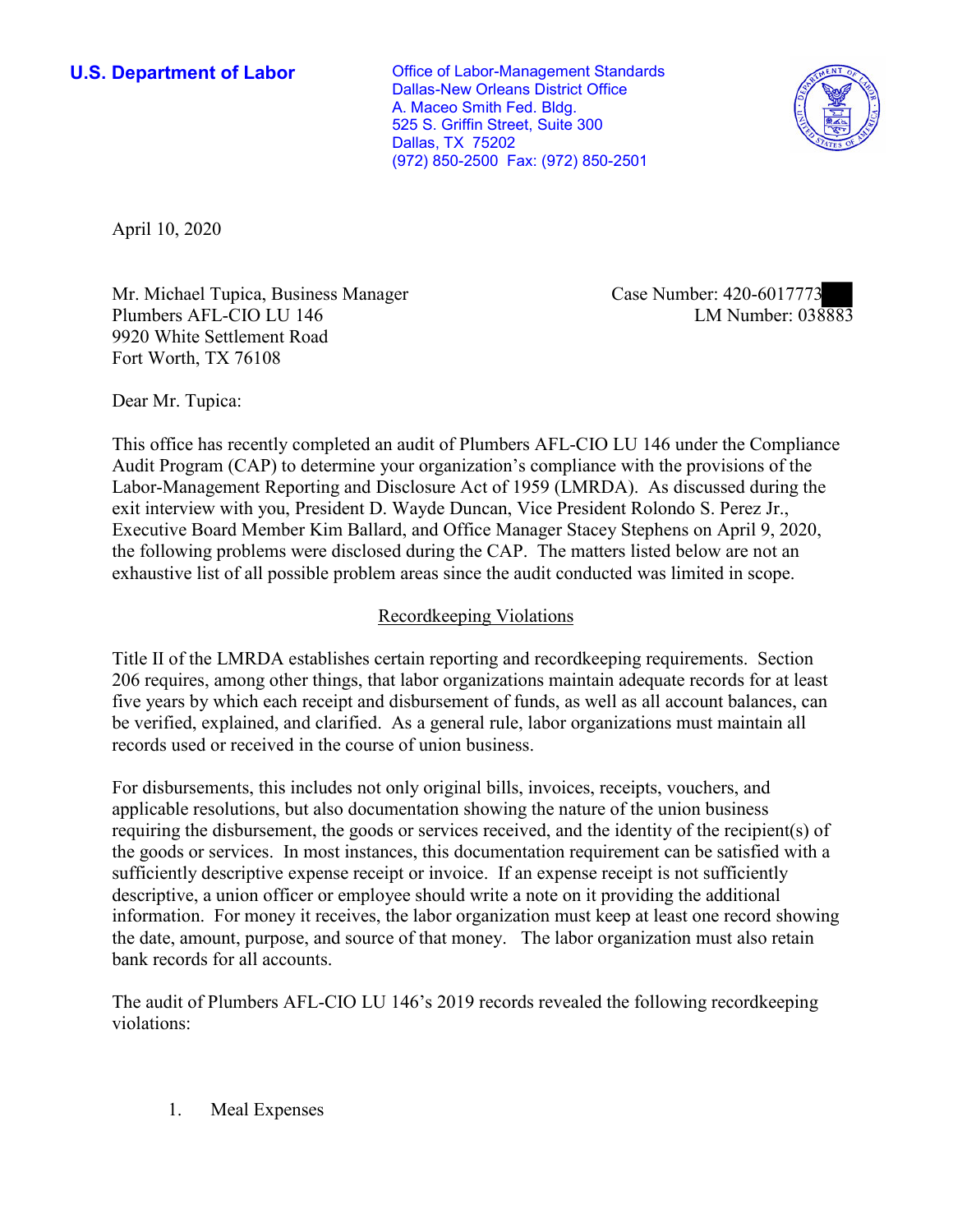Plumbers AFL-CIO LU 146 records of meal expenses did not include written explanations of union business conducted or the names and titles of the persons incurring the restaurant charges. Union records of meal expenses must include written explanations of the union business conducted and the full names and titles of all persons who incurred the restaurant charges. Also, the records retained must identify the names of the restaurants where the officers or employees incurred meal expenses.

The union has agreed to maintain the proper meal expenses records.

Union Owned Vehicle

2. Union Owned Vehicle<br>Plumbers AFL-CIO LU 146 incurred expenses totaling at least \$[4,008.26](https://4,008.26) for one automobile assigned to Business Manager Michael Tupica. However, Plumbers AFL-CIO LU 146 did not require or maintain records documenting business versus personal use of the union vehicles.

For each trip the officer takes using a union owned vehicle, the officer must maintain mileage logs that show the date, number of miles driven, whether the trip was business or personal, and, if business, the purpose of the trip.

3. Lack of Salary Authorization

 Plumbers AFL-CIO LU 146 did not maintain records to verify that the salary for Office Manager Stacey Stephens as reported in Schedule 12 (Disbursements to Employees) of the LM-2 was the authorized amount and therefore was correctly reported. The union must keep a record, such as meeting minutes, to show the current salary authorized by the entity or individual in the union with the authority to establish salaries.

Based on your assurance that Plumbers AFL-CIO LU 146 will retain adequate documentation in the future, OLMS will take no further enforcement action at this time regarding the above violations.

## Reporting Violations

 fiscal year ended June 30, 2019, was deficient in the following areas: The audit disclosed a violation of LMRDA Section 201(b), which requires labor organizations to file annual financial reports accurately disclosing their financial condition and operations. The Labor Organization Annual Report Form LM-2 filed by Plumbers AFL-CIO LU 146 for the

1. Automobile Expenses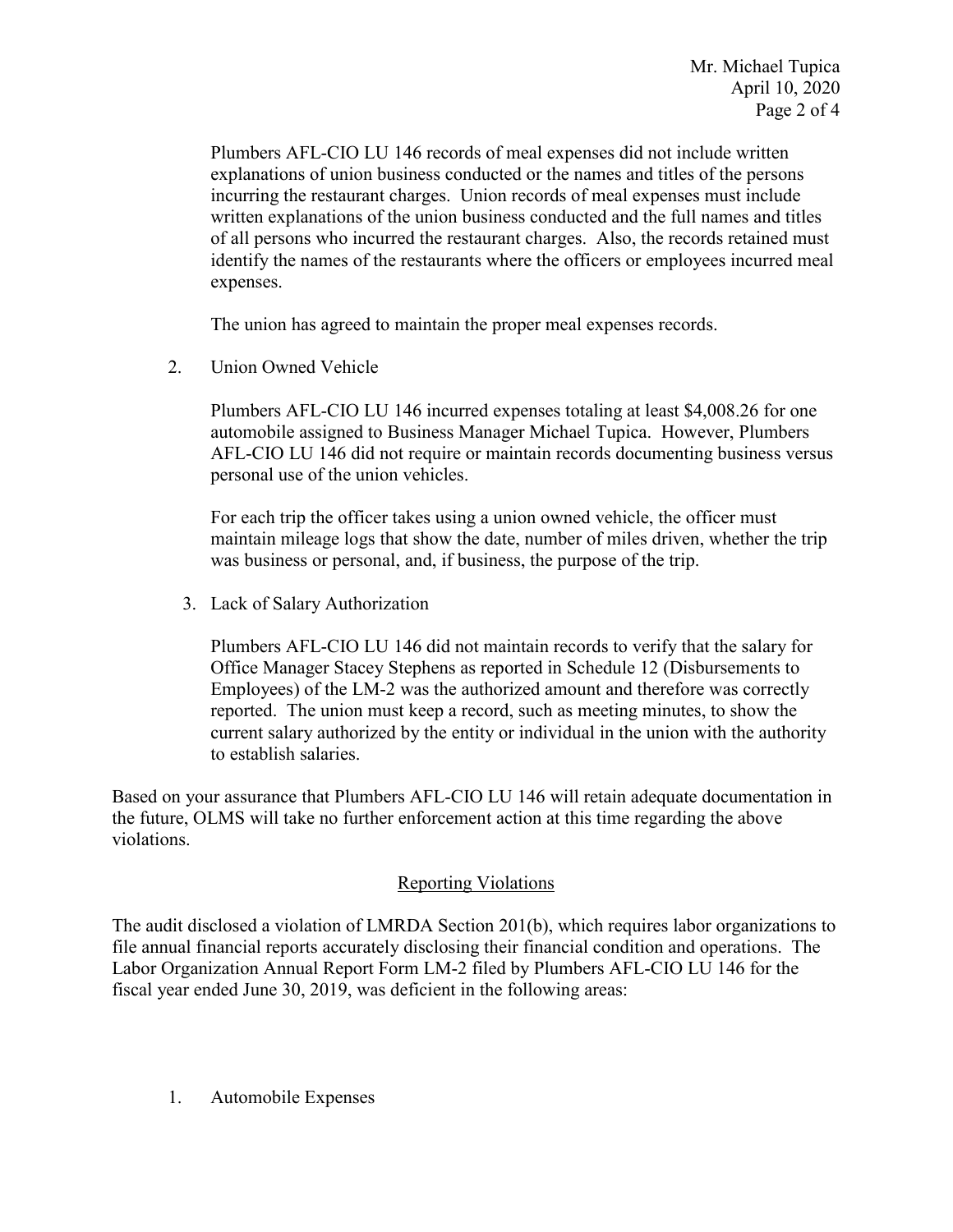Plumbers AFL-CIO LU 146 did not include in the amounts reported in Schedule 11 (All Officers and Disbursements to Officers) disbursements for the operation and maintenance of the union automobile totaling at least [\\$4,008.26](https://4,008.26).

 for the operation and maintenance of the union owned and leased vehicles and the The LM-2 instructions provide two methods for reporting automobile-related expenses. The union must report in Schedule 11 direct and indirect disbursements operation and maintenance of vehicles owned by union personnel (including gasoline, repairs, and insurance). The union may divide the expenses and report them in Columns F and G based on miles driven for union business (supported by mileage logs) compared with miles driven for personal use.

 percent or more of an officer's or an employee's use of a vehicle was for official employee was used less than 50 percent of the time for business, all of the expenses Alternatively, rather than allocating the expenses between Columns F and G, if 50 business, the union may report all of the expenses relative to the vehicle assigned to the officer or employee in Column F of Schedule 11 or 12 with an explanation in Item 69 (Additional Information) that the officer or employee used the vehicle part of the time for personal business. Similarly, if a vehicle assigned to an officer or relative to that vehicle may be reported in Column G with an explanation in Item 69 that the officer or employee used the vehicle partly for official business.

2. Failure to File Bylaws

 The audit disclosed a violation of LMRDA Section 201(a), which requires that a union submit a copy of its revised constitution and bylaws with its LM report when it makes changes to its constitution or bylaws. Plumbers AFL-CIO LU 146 amended its constitution and bylaws in 2005, but did not file a copy with its LM report for that year.

Plumbers AFL-CIO LU 146 has now filed a copy of its constitution and bylaws.

 Plumbers AFL-CIO LU 146 must file an amended Form LM-2 for the fiscal year ended June 30, using the Electronic Forms System (EFS) available at the OLMS website at www.olms.dol.gov. 2019, to correct the deficient items discussed above. The report must be filed electronically The amended Form LM-2 must be filed no later than May 10, 2020. Before filing, review the report thoroughly to be sure it is complete and accurate.

## Other Issues

1. Vacation and Sick Leave Policy

 LU 146 does not have a vacation and sick leave policy. If such time is granted, OLMS recommends that unions adopt written guidelines concerning such matters to As I discussed during the exit interview, the audit revealed that Plumbers AFL-CIO ensure vacation leave is not abused.